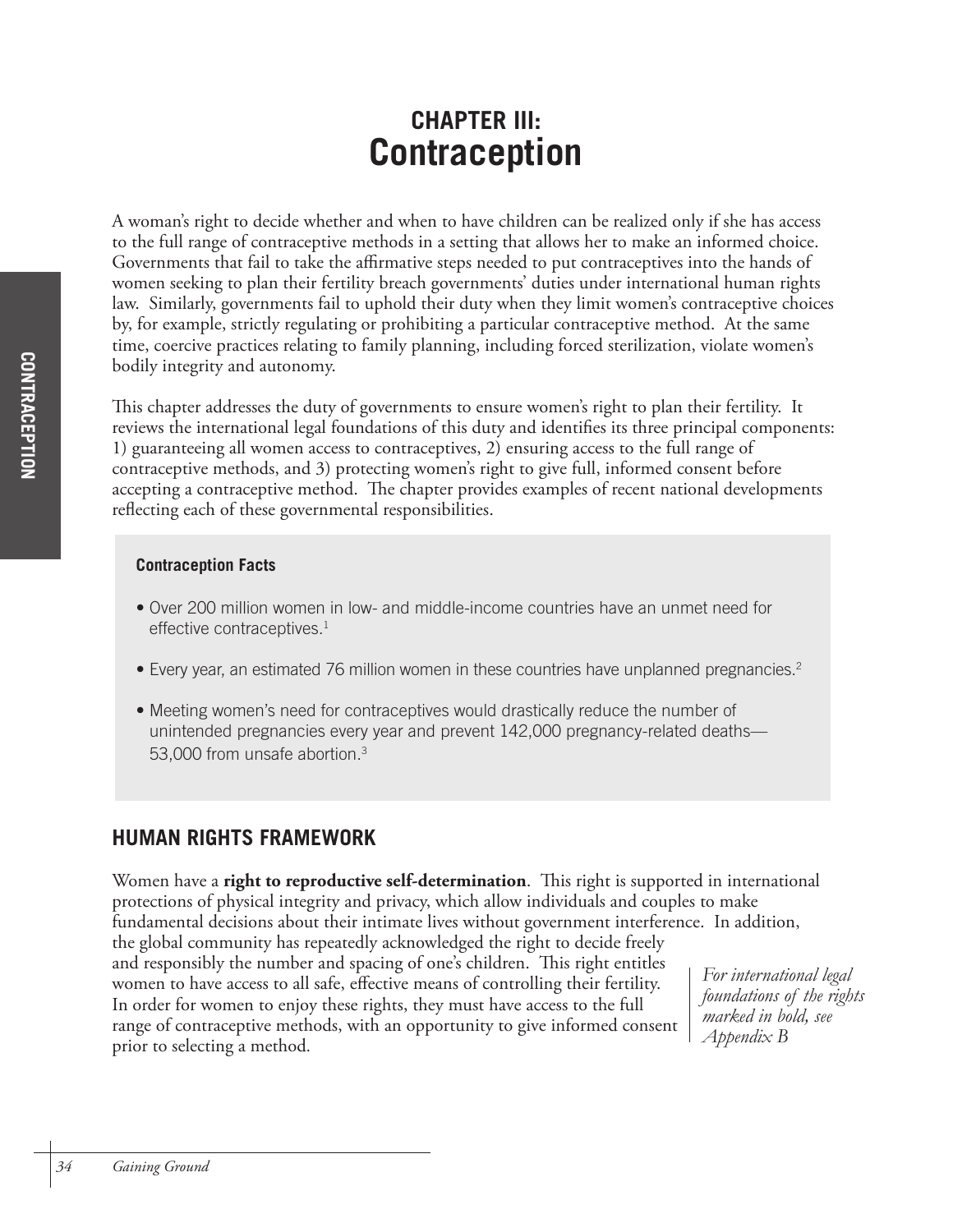The right to access contraception has support in **guarantees of life and health.** For a woman who is denied that access and who lives in a country where abortion services are prohibited by law or inadequately funded by the state, a resulting unwanted pregnancy can pose a threat to her physical, mental, and social well-being. If she turns to an untrained provider or attempts to self-induce an abortion, she may undergo an unsafe procedure with devastating effects on her physical health. If she is forced to carry the pregnancy to term, she may suffer psychological harm or, where access to quality obstetric care is limited, serious physical harm.

Failure to ensure access to the full range of contraceptive methods violates women's **right to freedom from discrimination**. Because women bear the primary effects of unwanted pregnancy—on their physical and mental health, as well as on their education and economic well-being—neglect of women's contraceptive needs compromises their rights to health and autonomy.

Women also have the **right to enjoy the benefits of scientific progress**. Technological innovations can have a profound impact on people's lives. Denying universal access to those innovations only reinforces social and economic inequalities. As the medical and scientific communities make advances in contraceptive technologies, governments must seek to facilitate all women's enjoyment of those advances.

**These legal guarantees require governments to:**

- **Make sure all women have access to contraceptives.** Ensuring access to contraceptives means addressing economic barriers to contraceptive methods, adopting policies to promote family planning education, and legislating to prevent other barriers to women's use of contraception, such as spousal authorization requirements imposed by health-care providers.
- **Ensure access to the full range of contraceptive methods.** Because not every contraceptive method will be acceptable or effective for every woman, promoting access to the full range of methods increases women's likelihood of successfully planning their fertility. A full range of methods includes condoms, vaginal barrier methods, oral contraceptives, implants, injectables, intrauterine devices, male and female voluntary sterilization, and emergency contraception.
- **Protect women's right to give their full, informed consent before accepting a contraceptive method.** Government policies that disregard women's own wishes and life circumstances in order to meet demographic goals may give rise to coercive and violent practices. Subjecting women to surgical sterilization or administering contraceptive injections or implants without women's informed consent, for example, are practices that violate women's core reproductive rights. 4

## **1. MEASURES TO ENSURE ACCESS TO CONTRACEPTION**

Governments have an obligation to ensure that a woman's right to plan her family is not violated because of her socioeconomic status. Necessary measures may include covering the cost of contraceptives, ensuring that private health plans cover contraceptives, or—as the government of **Guatemala** has committed itself to do—providing free contraceptive services to all women at public health-care facilities.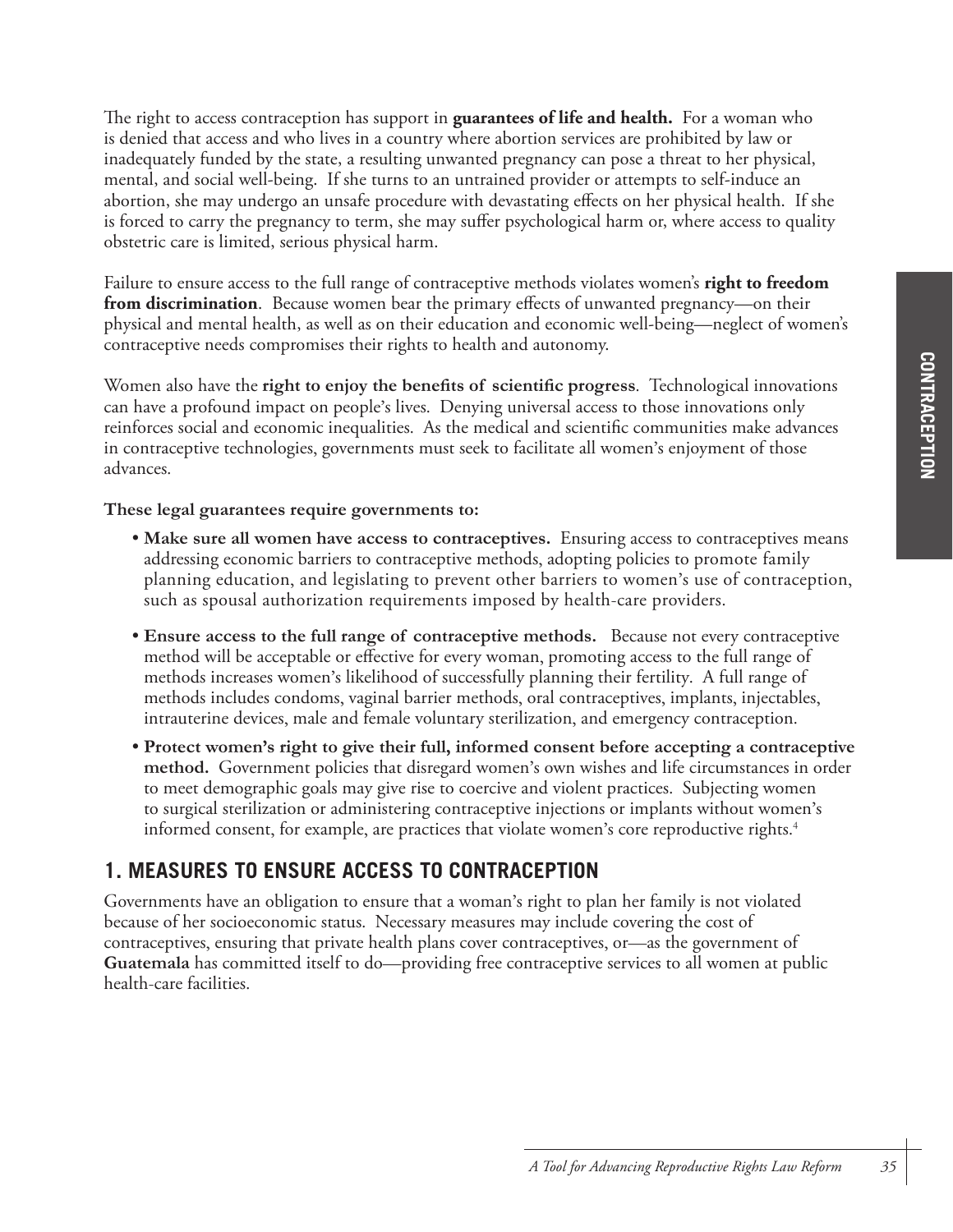## **A. Guatemala Guarantees Universal Access to Family Planning**

*In April 2006, Guatemala adopted sweeping legislation to ensure universal access to all methods of family planning. The legislation met with fierce opposition from religious leaders and political conservatives, including the president of Guatemala himself.5 The president vetoed the legislation, but the veto failed as the legislation was adopted by the national congress. However, before the law could enter into force, its legality was challenged in Guatemala's Constitutional Court.6 The legislation had strong support among women's rights organizations.7 In April 2006, having survived multiple court challenges, the law entered into force.8*

The Law on Universal and Equal Access to Family Planning Services has the following components.<sup>9</sup>

#### *Goal of universal access*

The law has the goal of ensuring all persons access to family planning services, which it defines to include information, counseling, sexual and reproductive health education, and the provision of family planning methods.<sup>10</sup> The law is to be implemented nationally. Services are to be delivered at both public health facilities and private ones that offer basic health care (including those run by nongovernmental organizations); the formal education components apply to primary and secondary schools.<sup>11</sup> It is intended primarily to benefit rural populations who do not have access to basic health services.<sup>12</sup>

## *Strategies to address unmet need*

The law requires measures to ensure that public health facilities can provide universal access to all modern contraceptive methods. It calls for national surveys to identify unmet need for family planning in order to determine the best means of ensuring access for underserved populations.<sup>13</sup> It also calls for the Ministry of Public Health and Social Assistance to work with nongovernmental organizations (NGOs) to ensure that geographically isolated populations have access to family planning measures. 14 A special strategy is to be developed to ensure that adolescents are reached. 15

### *Guidelines for service delivery*

The government must ensure that family planning services are offered by skilled providers and that these services are integrated into other reproductive health services, including prenatal, delivery, and postnatal care; uterine and breast cancer detection; testing for sexually transmissible infections (STIs); and prevention of osteoporosis. 16

### *Educational reforms*

The legislation calls for the development of educational curricula in the areas of health and sexuality that address the effects of early and unwanted pregnancy on maternal and infant mortality. 17

### *Assurance of service quality*

There are also provisions ensuring free and informed decision-making, provider training, adequate counseling, and the creation of measures for monitoring the provision of services and evaluating progress in the removal of barriers to access. 18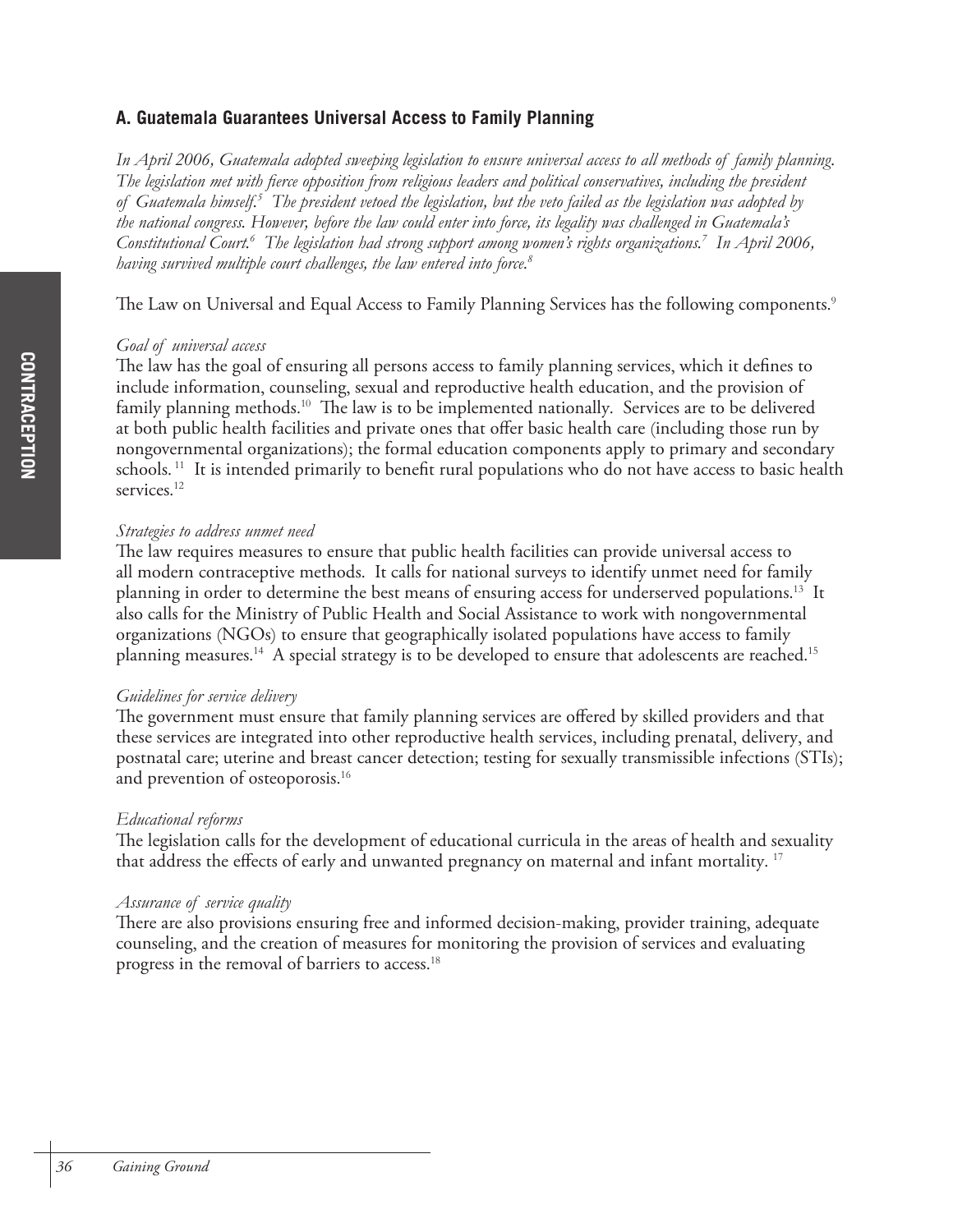## **2. ACCESS TO THE FULL RANGE OF CONTRACEPTIVES**

While legal restrictions are rarely placed on most contraceptive methods, the two methods that are frequently subject to legal and regulatory barriers are surgical sterilization and emergency contraception (EC). For example, although surgical sterilization is the most commonly used contraceptive method in the world, <sup>19</sup> it is legally restricted in several countries and of unclear legal status in many others. 20 Where it is legal, often a woman may undergo sterilization only if her spouse has consented, she has attained an age well over the age of majority, or she has had a minimum number of children. 21 While the global trend has been toward liberalizing or clarifying laws on sterilization, <sup>22</sup> as recently occurred in **Costa Rica**, reproductive rights advocates in several countries continue to advocate for the removal of legal barriers to access.

EC is sometimes excluded from the range of available family planning services because of the mistaken belief that it acts as an abortifacient. It is vital that governments recognize that EC is a means of preventing, not terminating, pregnancy. Over 140 countries have made EC available for purchase. 23 Many governments are taking steps to put EC into women's hands by, for example, making it available without a prescription, as **Canada** recently did. Other nations, including **Mexico**, have added EC to the contraceptives listed in their official family planning norms, which are distributed to health-care providers all over the country. In addition, a number of countries, including **Kenya**, have taken action, through legislation and regulatory measures, to enable rape survivors to access EC without delay in public health-care settings.

## **A. Costa Rica Issues Decree Endorsing Women's Right to Sterilization**

*The decree, adopted by the Ministry of Health in 1999, was a victory for women's rights advocates who, for years, used activism as well as litigation to secure women's right to surgical sterilization as a contraceptive option. The law repealed a 1988 decree that made sterilization explicitly legal on therapeutic grounds, but was challenged in the nation's Constitutional Court when providers were found to be requiring women to obtain permission from their husbands prior to undergoing sterilization. (Prior to 1988, the law on sterilization was ambiguous. Sterilization was thought to be regulated by article 123 of the penal code, which assigned penalties for "injuries" that cause "loss of… the capacity to reproduce or to conceive."24) The challenge failed for lack of evidence that spousal consent was being required, but the court did affirm the principle that a woman seeking therapeutic sterilization should not be required to seek the consent of her husband in order to undergo the procedure.25 With continued pressure from women's rights advocates and the national ombudsperson, the Ministry of Health adopted a new decree permitting sterilization without restriction as to reason.26*

The 1999 decree, issued by the Ministry of Health, makes surgical sterilization a contraceptive option for all women by repealing the 1988 decree.<sup>27</sup>

### *Recognition of reproductive rights*

The decree notes in its preamble the state's duty to protect the population's "rights to sexual and reproductive health, and to respect and comply with the international commitments…that recognize the right of all people to control all aspects of their health and, in particular, their reproductive capacity...."<sup>28</sup>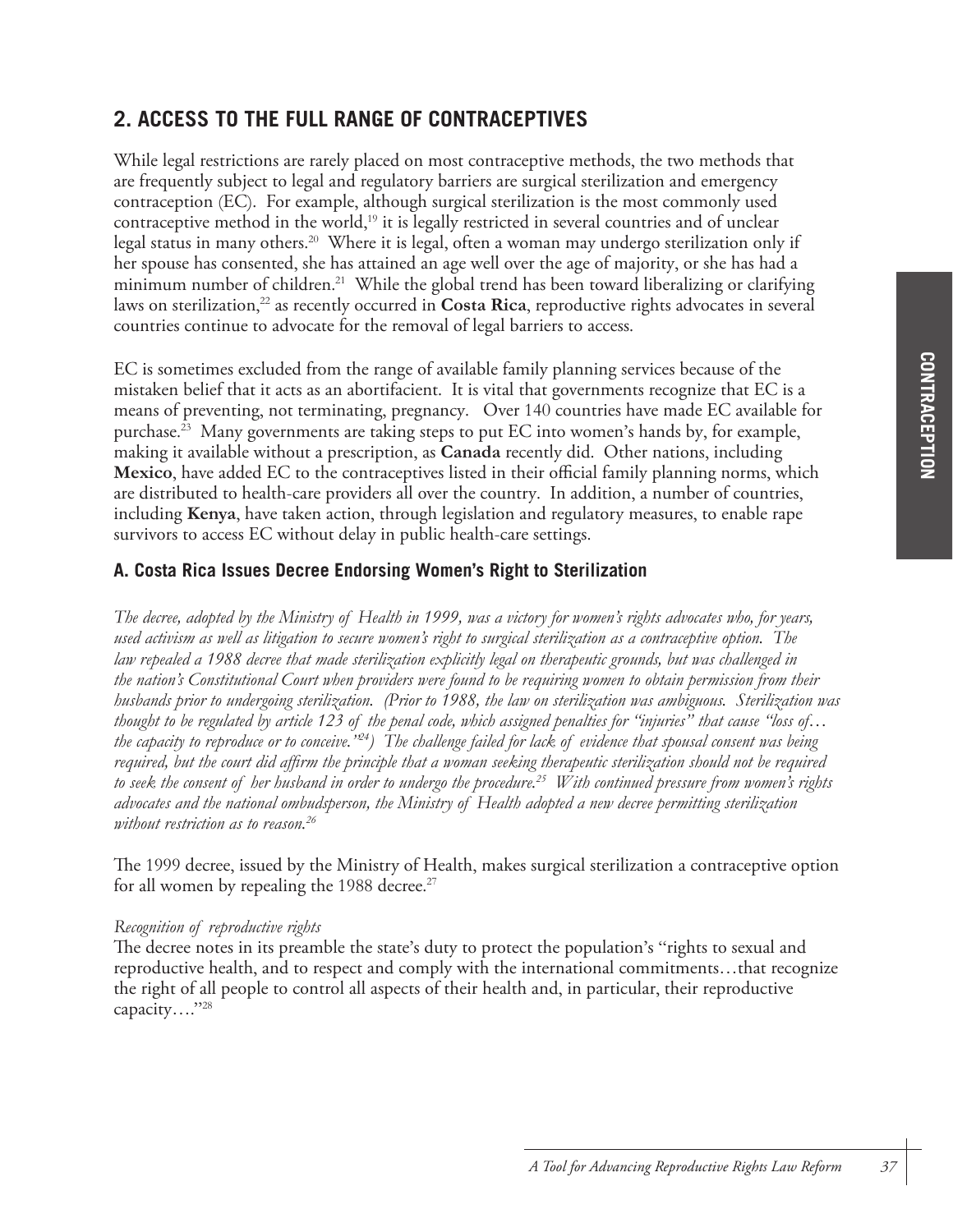#### *Counseling requirement*

The decree requires that all public and private facilities that offer services for reproductive and sexual health provide information and counseling to health-care users about the advantages, limitations, and contraindications of the various contraceptive methods. Users should be supported in selecting the methods that best meet their needs. 29

#### *Process for informed consent for sterilization*

In addition, the decree establishes a process by which patients give informed consent prior to undergoing sterilization. A patient signs a document stating that 1) he or she consents to undergo the procedure; 2) he or she understands that the procedure is irreversible and knows about his or her right to informed consent; and 3) the treating doctor and institution are released from all legal responsibility. 30

## *Awareness of the needs of vulnerable groups*

Family planning counselors should take into account factors such as the patient's gender, age, socioeconomic status, and ethnic identity; providers also need to recognize the specific needs of minors and persons who are undocumented or lack insurance. 31

## **B. Canada Makes EC Available without a Doctor's Prescription**

*Before Canada's national health service, Health Canada, approved nonprescription EC at the national level, the provinces of British Columbia, Quebec, and Saskatchewan had already made legislative changes that allowed pharmacists to dispense EC.32 In explaining its decision to make EC more accessible, Health Canada repeatedly referred to its own pilot projects, the experiences of other nations where EC is available without a doctor's prescription, and the wide body of scientific evidence demonstrating the safety and efficacy of EC in preventing unwanted pregnancy.33 Health Canada also considered the fact that the World Health Organization supports the use of EC and its ready availability.34 In response to concerns about the use of EC by adolescents, Health Canada pointed out that other forms of contraception are widely available to minors without the need for parental consent or notification.35*

On April 19, 2005, Health Canada approved the sale of levonorgestrel for use as EC without a doctor's prescription. 36

### *"Behind-the-counter" status recommended*

While EC's place of sale is determined by provincial and territorial pharmacy regulatory authorities, an advisory committee of the National Association of Pharmacy Regulatory Authorities recommended that EC be given "behind-the-counter" status. Individuals may purchase drugs in this category only after receiving counseling from a pharmacist. In a Regulatory Impact Analysis Statement accompanying the new regulation, Health Canada concluded that pharmacists were well positioned to create wider access to EC, noting that professional pharmacy organizations have developed guidelines and extensive training for pharmacists to ensure that women receive the appropriate screening and counseling before EC is dispensed. 37

## **C. Mexico Includes EC in Official Family Planning Regulations**

*An estimated 23% of all pregnancies in Mexico end in unwanted births and an additional 17% end in abortion.38 The country's 2001–2006 Strategic Plan for Reproductive Health sets goals for providing the complete range of available contraceptive methods and for taking full advantage of recent advances in contraceptive technology.39 In a move that brings national policy more in line with the Strategic Plan, the Ministry of Health added EC to the list of methods that are provided in government family planning programs. The list appears in national regulations that are distributed to all medical staff in Mexico's 31 states and Federal District.40*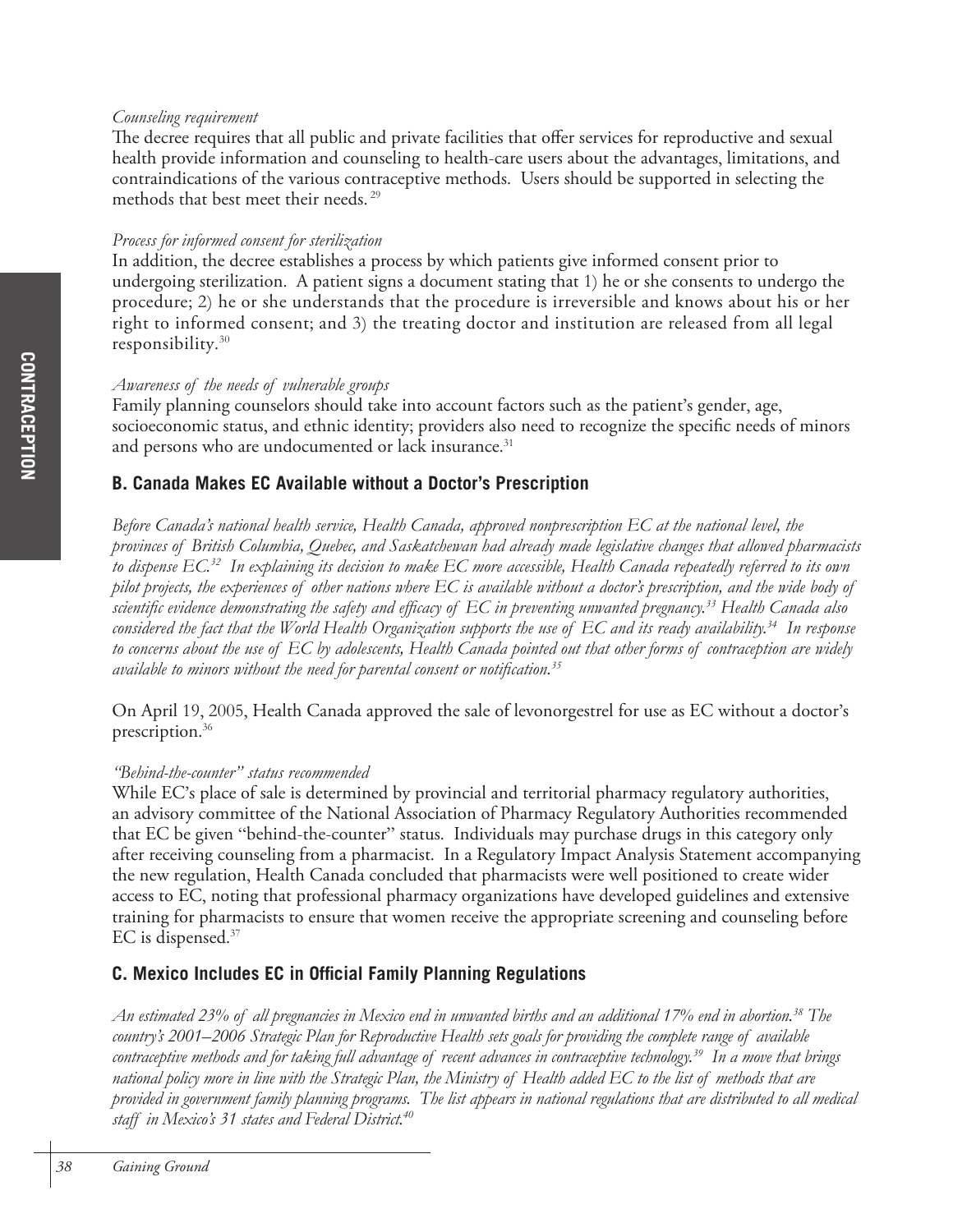On January 21, 2004, the federal government of Mexico amended its Official Family Planning Regulation NOM-005-SSA2-1993 to include EC in the roster of methods provided through government family planning programs. 41

#### *Definition of EC*

The regulation refers to EC as "postcoital hormonal contraception," which it defines as "a method that may be used by women within three days following unprotected sex in order to prevent an unplanned pregnancy."42 The definition specifies that postcoital methods should not be used regularly and are indicated solely under the circumstances outlined in the regulation. 43

#### *Circumstances for use*

The regulation, which approves several postcoital contraceptive regimens, indicates that EC is appropriate for women of childbearing age, including adolescents, who wish to avoid an unplanned pregnancy under the following circumstances:

- after voluntary or forced sex without contraceptive protection;
- after a delay in the administration of injectable contraception; and
- after presumed contraceptive failure (e.g., broken condom, failed attempt to withdraw prior to ejaculation, suspended use of oral contraceptive pills for more than three days, expulsion of an IUD, or inaccurate calculation of "safe periods" when using the rhythm method or periodic abstinence).<sup>44</sup>

#### *Counseling required*

The regulation states that a prescription for EC must be accompanied by thorough guidance and counseling regarding its mode of action and possible side effects. In particular, providers should emphasize that EC cannot interrupt an established pregnancy and that when a pregnancy occurs despite use of EC, use of the product will have no harmful effects on the pregnant woman or the fetus. Counseling should also emphasize that EC is less effective than conventional oral contraception and that it does not protect against STIs, including HIV/AIDS. It further calls for counseling on regular family planning methods, as well as an assessment of the patient's risk of contracting an STI. 45

#### *No examination needed*

The regulation also states that gynecologic examinations or pregnancy tests are unnecessary prior to EC use. 46

## **D. Kenya's Ministry of Health Issues Guidelines on Making EC Available to Survivors of Sexual Violence**

*Statistics indicate that sexual violence is a serious blight on the lives of Kenyan women. According to police sources, 2,308 cases of rape were reported in 2003 and 2,908 were registered in 2004.47 In a 2003 survey of 1,652 Kenyan women aged 17–77, 52% reported being sexually abused in their lifetime, while over 30% of the surveyed women reported an experience of forced sexual intercourse.48 Although rape is widespread and the law that criminalizes abortion contains no exceptions for rape and incest, EC has not been readily available to rape survivors. The newly issued guidelines for the medical treatment of sexual violence survivors are a positive development toward ensuring that the needs of survivors are addressed.*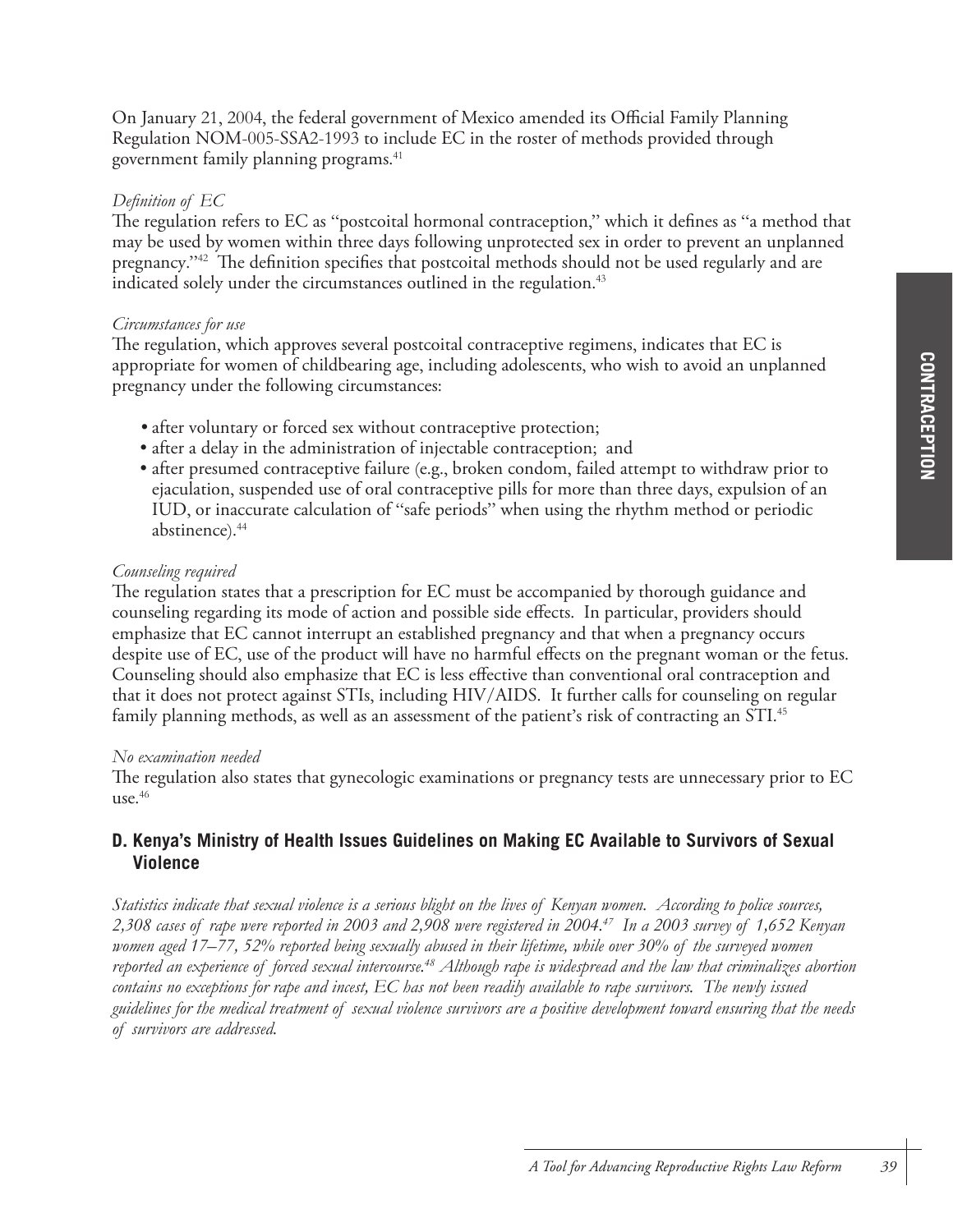The National Guidelines for the Medical Management of Rape/Sexual Violence were issued by Kenya's Ministry of Health in 2004.<sup>49</sup>

#### *Components of care for survivors of sexual violence*

The guidelines outline the importance of providing survivors of sexual violence with counseling, EC, and postexposure prophylaxis for HIV. 50

#### *EC access and information*

In recognition of the "psychological consequences of conceiving after being raped," the guidelines state that EC should be offered to every nonpregnant woman or girl who has suffered sexual violence and is not protected by a long-term contraceptive method. 51

#### *EC to be offered at no cost and outside of work hours*

According to the guidelines, EC should be available free of charge and outside of work hours in government health institutions where rape victims are likely to present. 52

#### *Information to be provided on EC's mode of action*

The care provider should explain to the survivor that EC works by preventing pregnancy and is not a form of abortion. 53

#### *Testing for pregnancy*

A baseline pregnancy test should be performed, but doing so should not delay the first dose of EC, since EC is known to not have any harmful effects on an early pregnancy. Women who return for follow up at six weeks should be offered another pregnancy test, regardless of whether they took EC after they were raped. 54

## **3. INFORMED CONSENT AND THE RIGHT TO FREEDOM FROM COERCION IN ACCEPTING CONTRACEPTION**

To make appropriate decisions about their health, women must have access to reliable information and an opportunity to consider their health-care options. Governments must ensure that the necessary provisions are in place to protect the rights of all women to reproductive selfdetermination. Legislation and guidelines should detail medical providers' legal and ethical obligations to respect patients' dignity and rights, and to obtain their informed consent. **Slovakia** recently adopted legislation aimed at ending abuse in the provision of sterilization procedures.

## **A. Slovakia Passes Legislation on Informed Consent, Access to Medical Records, and Sterilization**

*In late 2002 and early 2003, investigations in Slovakia uncovered clear and consistent patterns of health-care providers disregarding the need to obtain informed consent for sterilization.55 Many providers failed to provide accurate and comprehensive reproductive health information to Roma patients, resulting in the violation of their human rights. In some cases, doctors and nurses provided misleading and threatening information to Roma women to coerce them into providing last-minute authorizations for sterilizations, or the women received no notice that they would be undergoing the procedure.56 In a few cases, women under the age of 18 were forcibly sterilized without the authorization required by law from their legal guardians.57 The Slovak government passed legislation in response to the public outcry stemming from these revelations.*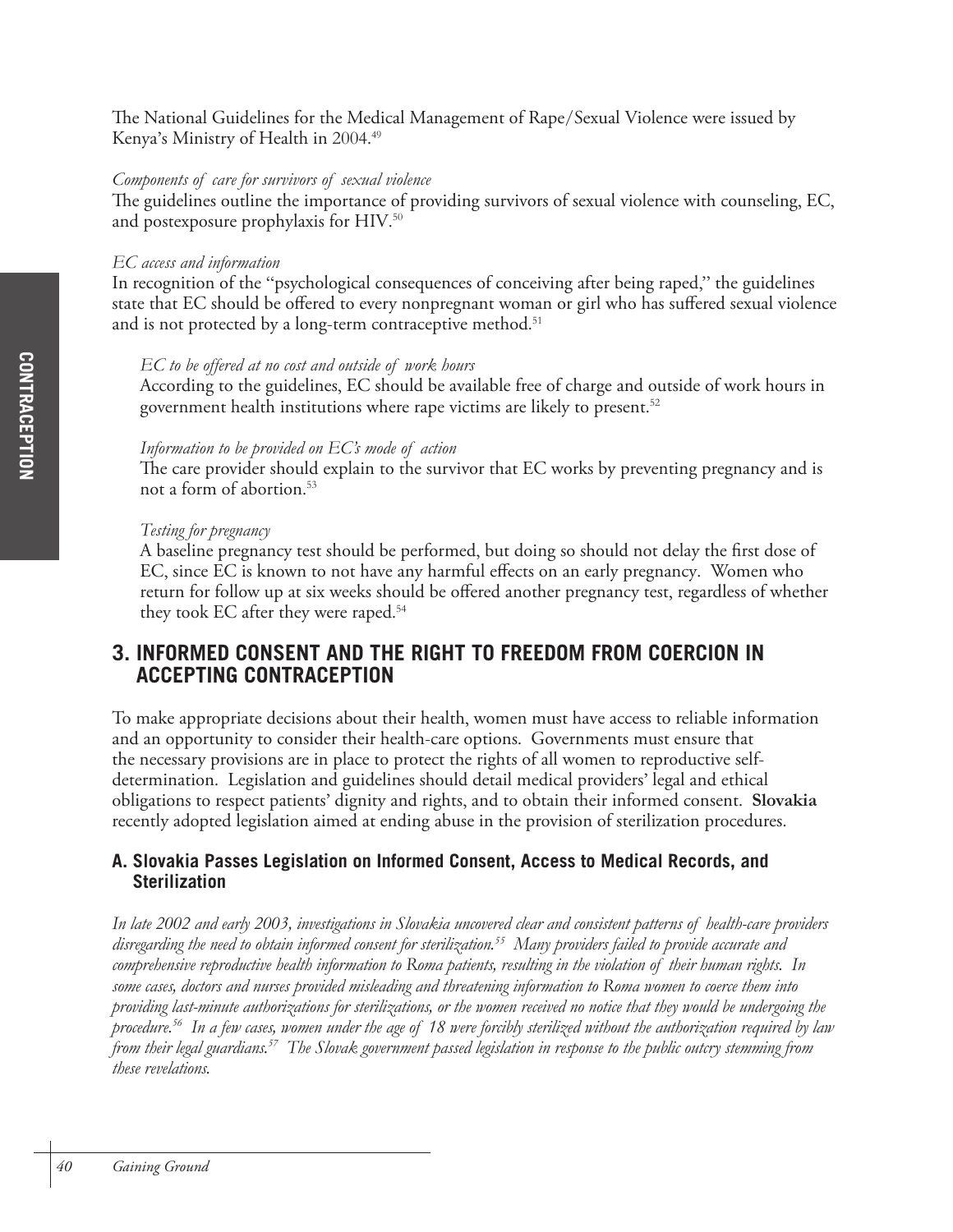On October 21, 2004, Slovakia adopted Act No. 576 on Health Care and Services Related to the Provision of Health Care.<sup>58</sup> The law sets out requirements for ensuring informed consent, establishes patients' right to access their medical records, and specifies conditions under which sterilizations may be performed.

#### *Provisions on informed consent*

Providers must inform patients about the purpose, character, consequences, and risks of a medical procedure; the available alternatives; and the risks of rejecting treatment. 59 This information is to be provided in a manner that is noncoercive and understandable to the patient, and that allows sufficient time for the patient to decide whether to consent. A patient has the right to refuse medical information, as well as the right to withdraw consent for a procedure. $^{\scriptscriptstyle{60}}$ 

#### *Exceptions to the informed consent requirement*

A court may override a patient's refusal to consent to treatment only when a patient is incompetent and treatment would be in the patient's best interest. Informed consent is not required in medical emergencies and when the patient's condition poses a threat to others or, in the case of a mental disorder, to the patient himself or herself. 61

#### *Provisions on sterilization*

#### *Application and waiting period*

The law provides that sterilization may only be carried out 30 days after the receipt of a patient's written application and written informed consent.  $^{62}$  Where a patient is not competent, a legal guardian may file the application and provide written consent. 63

#### *Information to be provided*

The content of the information to be provided to the patient prior to his or her consent includes the following items:

- alternative methods of family planning other than sterilization;
- how the possibility of changes in a patient's life circumstances may affect the decision to undergo sterilization;
- the medical consequences and irreversible nature of sterilization; and
- the possible failure of sterilization. 64

## **CONCLUSION**

In order to meet their international commitments, governments must improve access to high-quality family planning information and services that involve a wide range of contraceptive methods that men and women—and adolescents of both sexes—can freely choose from. Governments must ensure that neither ideological nor financial barriers impede contraceptive access. Legislation and health policies should ensure affordable access for low-income women. Finally, strict guidelines, enforced by the courts, must be put in place to protect individuals of any age from coercive contraceptive practices, especially forced sterilization.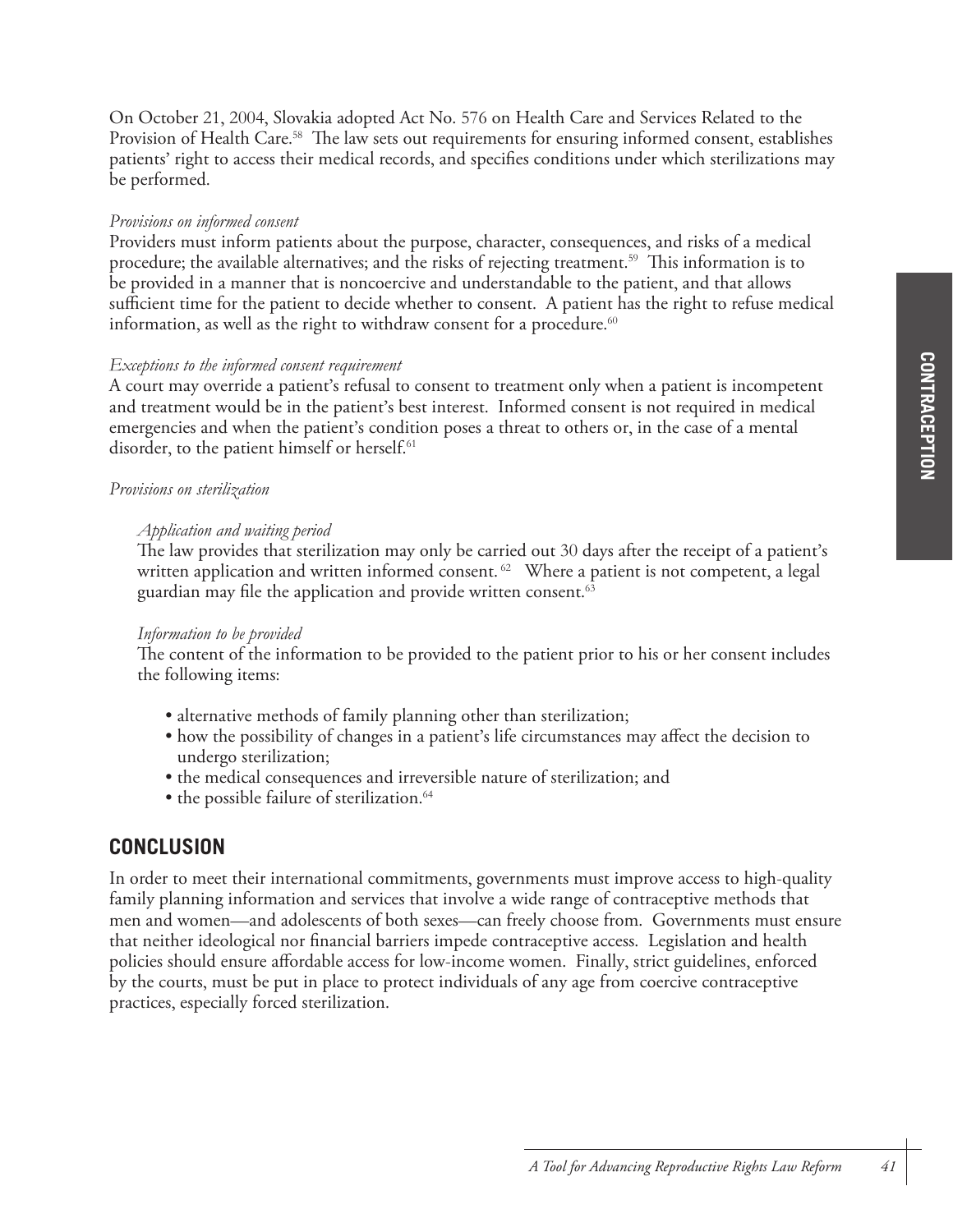1. GUTTMACHER INSTITUTE, ADDING IT UP 18 (2003).

- 3. *Id.* at 20.
- 4. Radhika Coomaraswamy, *Report of the Special Rapporteur on Violence against Women, its causes and consequences, Addendum: Policies and Practices that Impact Women's Reproductive Rights and Contribute to, Cause or Constitute Violence against Women*, para. 51, U.N. Doc. E/CN.4/1999/68/Add.4 (1999) [hereinafter *Special Rapporteur's Report on Violence and Reproductive Rights*].
- 5. *Family Planning Row in Guatemala*, BBC NEWS, Feb. 2, 2006, *available at* http://news.bbc.co.uk/1/hi/world/ americas/4673160.stm.
- 6. Sonia Pérez, *CC Deja vigente Ley de Planificación*, PRENSA LIBRE, June 7, 2006, *available at* http://www.prensalibre. com/pl/2006/junio/07/143603.html.
- 7. CLADEM, INFORME SOMBRA SOBRE EL CUMPLIMIENTO POR EL ESTADO DE GUATEMALA DE LOS COMPROMISOS DE LA CONVENCIÓN SOBRE LA ELIMINACIÓN DE TODAS LAS FORMAS DE DISCRIMINACIÓN CONTRA LA MUJER 5 (2006).
- 8. Pérez, *supra* note 6.
- 9. *Decreto No. 87-2005*, *Ley de Acceso Universal y Equitativo de Servicios de Planificación Familiar y su integración en el Programa Nacional de Salud Sexual y Reproductiva* [Law on Universal and Equal Access to Family Planning Services and its Integration into the National Program on Sexual and Reproductive Health], DIARIO DE CENTRO AMÉRICA, No. 17, April 27, 2006 (Guat.) *available at* http://www.

congreso.gob.gt/archivos/decretos/2005/gtdcx87-2005.pdf. 10. *Id.* art. 1.

- 11. *Id.* art. 2.
- 12. *Id.* art. 3.
- 13. *Id.* art. 5.
- 14. *Id.* art. 6.
- 15. *Id.* art. 9.
- 16. *Id.* arts. 7-8.
- 17. *Id.* art. 10.
- 18. *Id.* arts. 11-16.
- 19. ENGENDER HEALTH, CONTRACEPTIVE STERILIZATION: GLOBAL ISSUES AND TRENDS xi (2002).
- 20. *Id.* at 90.
- 21. *Id.* at 93-94.
- 22. *Id.* at 96.
- 23. International Consortium for Emergency Contraception, *Welcome to ICEC*, http://www.cecinfo.org/index.php (last visited Sept. 25, 2006).
- 24. Naomi Seiler, S*terilization, Gender, and the Law in Costa Rica*, 4 YALE HUMAN RIGHTS AND DEVELOPMENT L.J.109, 115; *Código Penal de Costa Rica, Ley No. 4573*, tit. I, sec. 1, art. 123, *available at* http://www.asamblea.go.cr/ley/ leyes/4000/4573.doc.
- 25. Seiler, *supra* note 24, at 117-121.
- 26. *Id.* at 123-26.
- 27. *Decreto No 27913-S*, LA GACETA at 28, June 9, 1999, art.

8 (Costa Rica), *available at* Saborio & Coto Abogados, http://www.cesdepu.com/decretos/27913-S.14-MAY-1999.htm [hereinafter Decreto No. 27913-S]; *see also* translation in Seiler, *supra* note 24, at 124 (2001).

- 28. Decreto No. 27913-S, *supra* note 27, pmbl., para. 5.
- 29*. Id*. art. 5(c).
- 30. *Id*. art. 5(d).
- 31. *Id*. art. 6.
- 32. Regulations Amending the Food and Drug Regulations (1272—Levonorgestrel), 139 C. Gaz. 857, 858 (Can.), *available at* http://canadagazette.gc.ca/ partII/2005/20050504/pdf/g2-13909.pdf.
- 33. *Id.* at 858-59*.*
- 34. *Id.* at 859.
- 35. *Id.* at 868.
- 36. *Id.* at 857.
- 37. *Id.* at 859-60.
- 38. GUTTMACHER INSTITUTE, ISSUES IN BRIEF: AN OVERVIEW OF CLANDESTINE ABORTION IN LATIN AMERICA (1996), *available at* http://www.guttmacher.org/pubs/ib12.pdf.
- 39. CENTER FOR REPRODUCTIVE RIGHTS, INFORMACIÓN ADICIONAL SOBRE MÉXICO, PRESENTACIÓN DEL INFORME ANTE COMITÉ SOBRE LA ELIMINACIÓN DE TODAS LAS FORMAS DE DISCRIMINACIÓN CONTRA LA MUJER (CEDAW) PREVISTA PARA AGOSTO DE 2002 (Aug. 5, 2002), http://www.reproductiverights.org/pdf/sl\_mexico\_ esp2002.pdf.
- 40. *Resolución por la que se modifica la Norma Oficial Mexicana,* NOM-005-SSA2-1993, *De los servicios de planificación familiar,* secs. 1.1-1.2 (Jan. 21 2004), *available at* http://www.salud.gob.mx/unidades/cdi/nom/ rm005ssa293.html.
- 41. *Id.* sec. 5.3.
- 42. *Id.*
- 43. *Id.*
- 44. *Id.* sec. 5.3.1.1.

- 
- 47. KENYA POLICE, RAPE CASES FOR THE YEARS 2000, 2001, 2002, 2003 AND 2004, KENYA POLICE INTERNAL STATISTICS 2000-2004; CENTER FOR REPRODUCTIVE RIGHTS, SUPPLEMENTARY INFORMATION ON KENYA, SCHEDULED FOR REVIEW BY THE UN HUMAN RIGHTS COMMITTEE DURING ITS 83RD SESSION at 4 (Feb. 27, 2005) *available at* http://www.crlp.org/pdf/sl\_kenya\_ 2005.pdf.
- 48. TONY JOHNSTON, POPULATION COMMUNICATION AFRICA, THE SEXUAL ABUSE OF KENYAN WOMEN AND GIRLS: A BRIEFING BOOK 6, 14 (2003).
- 49. DIVISION OF REPRODUCTIVE HEALTH, MINISTRY OF HEALTH, REPUBLIC OF KENYA, NATIONAL GUIDELINES: MEDICAL MANAGEMENT OF RAPE/SEXUALVIOLENCE 9  $(2004)$
- 50. *Id.* at 8-17.

<sup>2.</sup> *Id.*

<sup>45.</sup> *Id.* 46. *Id.*